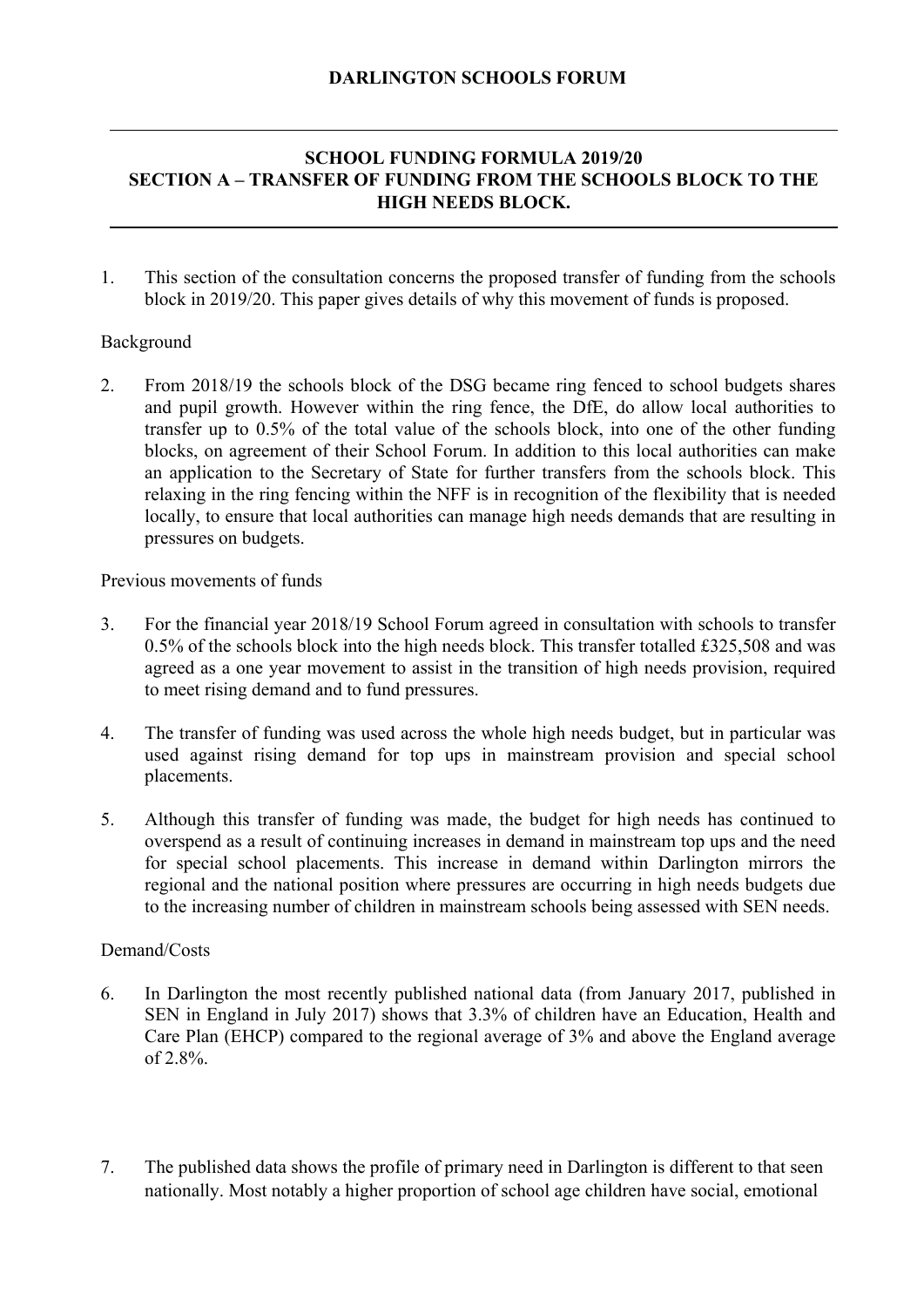and mental health needs (SEMH) identified as their primary need than is the case nationally (19.9% of pupils in Darlington compared to 15.7% across England and 16% across the North East). The following graphs illustrate this at primary and secondary levels.





- 8. The contrast is particularly stark in the data for pupils with SEMH placed in specialist provision. Across England 13% of pupils with SEMH as a primary need are placed in a special school compared to 28.8% in Darlington. Darlington has the 4th highest proportion of pupils with SEMH as a primary need placed in a special school in England.
- placements. 9. The data suggests that there has been an over-identification of pupils with SEMH as a primary need and that too many of those pupils have been moved from mainstream to special schools. The current lack of a clear local framework identifying what level of need can be supported at mainstream level contributes to the pressure for independent specialist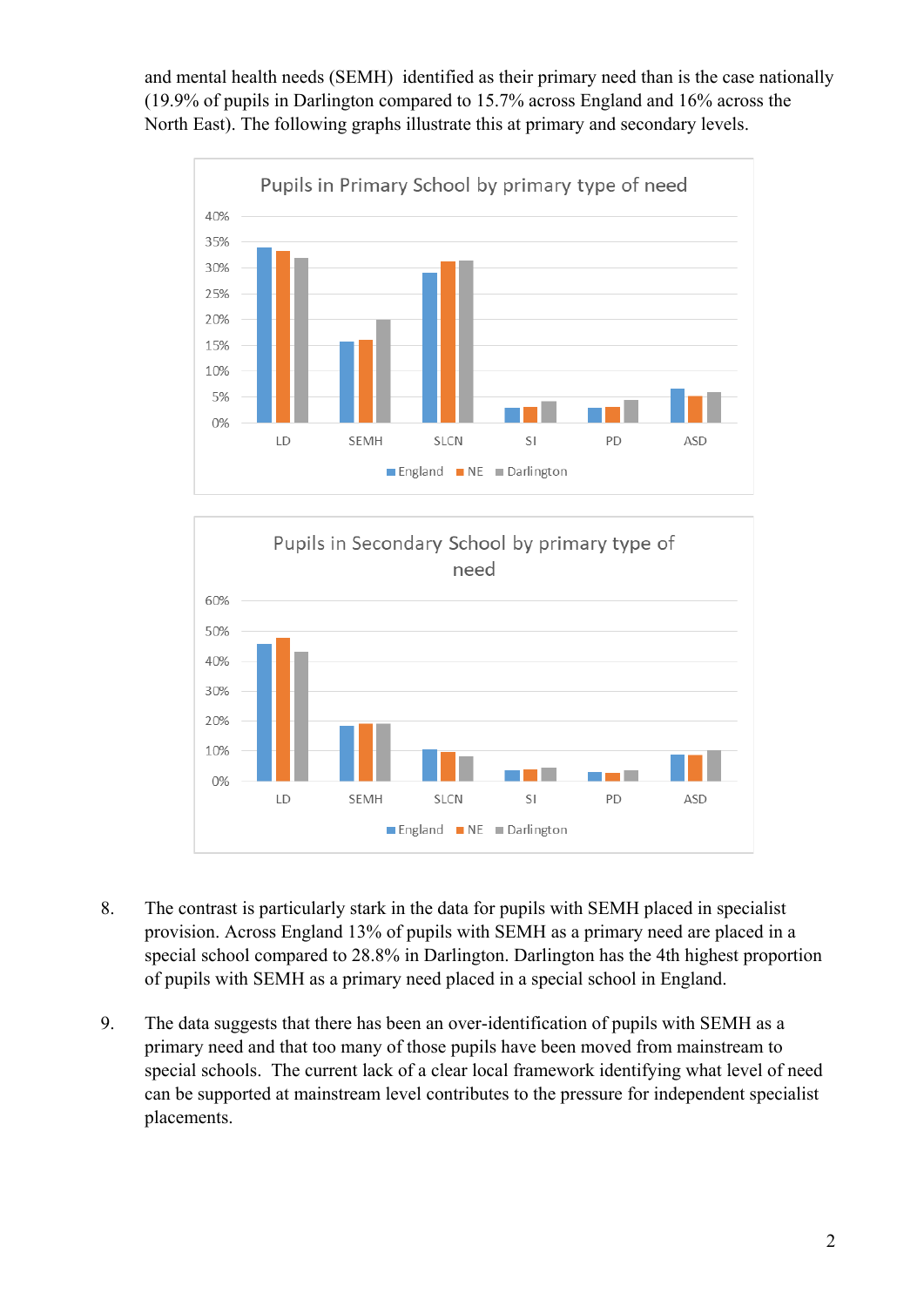



10. The increase in the number of children requiring SEN support has not been mirrored by increases within the funding available. The (adjusted) High Needs Block allocations for Darlington for the last four years are illustrated in the table below. The high needs block has only increased by small amounts over the last four years. The indicative high needs block allocation for 2019/20 is £12,098,692 therefore an increase of approximately £79,000 on 2018/19.

| Year    | Allocation | Increase |
|---------|------------|----------|
|         | (000's)    | (000's)  |
| 2015/16 | £11,570    |          |
| 2016/17 | £11,800    | £230     |
| 2017/18 | £11,980    | £180     |
| 2018/19 | £12,020    | f40      |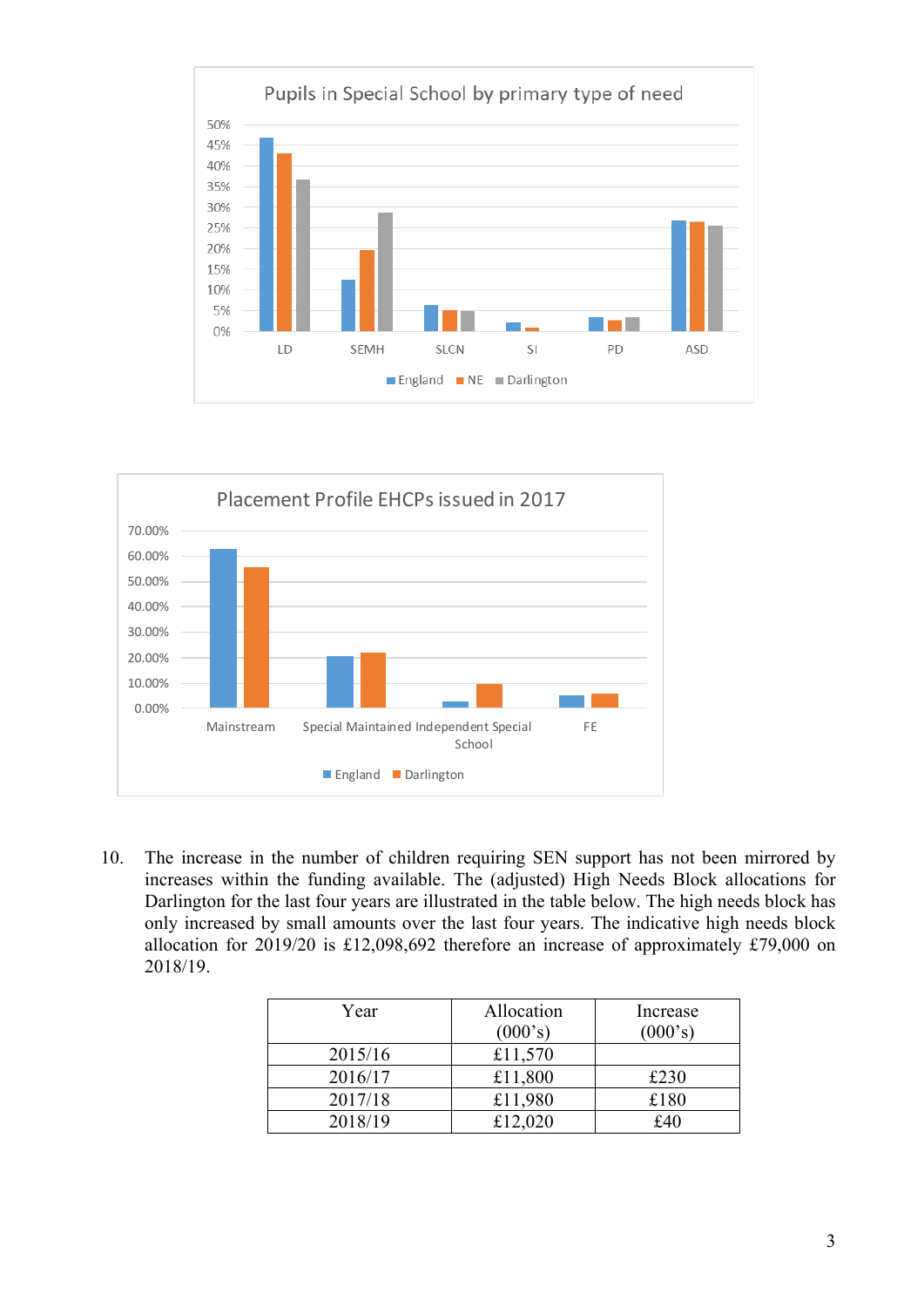11. Over the same time period the expenditure has increased significantly more than the increases in the high needs block as shown in the following table

| Year       | Expenditure | Increase |
|------------|-------------|----------|
|            | (000's)     | (000's)  |
| 2015/16    | 11,868      |          |
| 2016/17    | 12,464      | £596     |
| 2017/18    | 13,902      | £1,438   |
| 2018/19*   | 14,060      | £158     |
| *estimated |             |          |

 estimated to be £14.060 million, an overspend of £2.04 million. 12. The graph below shows the high needs block allocations and expenditure as per the above tables. The high needs block allocation for 2018/19 is £12.020 million, with expenditure



- 13. Although the increase in expenditure has been managed in 2018/19 in that the increase is less than previous years, due to increasing demand the estimated expenditure still exceeds the high needs block. Although the transfer of £325,000 from the schools block in 2018/19 reduces the overspend in 2018/19, as reported to Schools Forum the high needs budget has been under significant pressure for a number of years.
- 14. At the end of 2017/18 the high needs budget overspent by £1.6 million which has to be recovered from future years budget allocations, therefore it is estimated that the high needs budget will be over £3 million overspent by the end of 2018/19.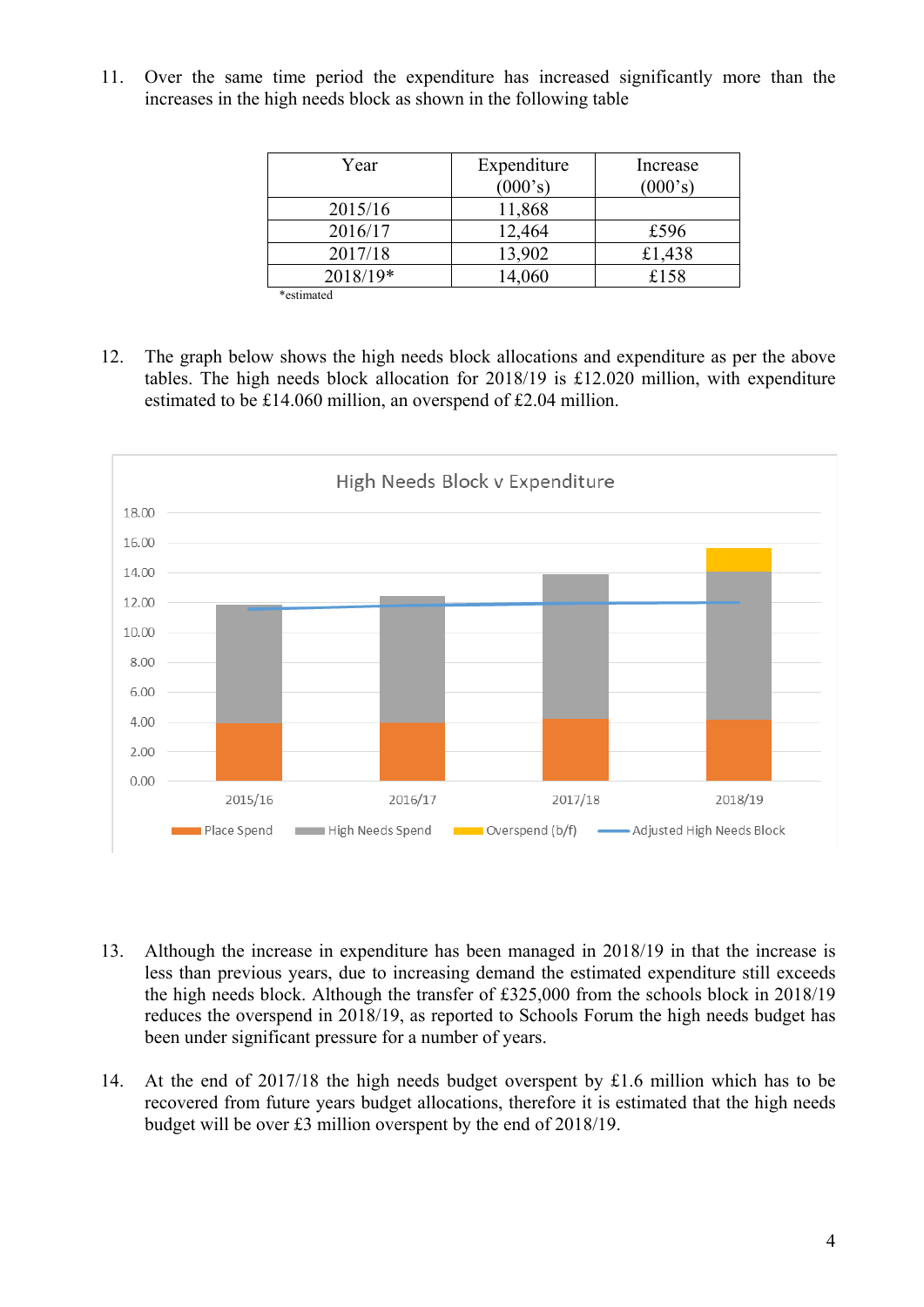15. The pressures on high needs budgets have resulted largely from increased demand for top ups in mainstream schools and places at special schools/special units. The table below shows the increase in spend between 2015/16 and 2017/18. As can be seen the main increases have been in independent placements, post 16, special school places and mainstream top ups.



16. The table below shows the estimate of high needs expenditure for 2018/19. Of this projected expenditure, 95% of spend is made to schools provision (i.e. mainstream, special, colleges and alternative provision). Of the remaining 5% of expenditure the majority (73%) contributes towards SEN transport.

| Area                  | Estimated     |
|-----------------------|---------------|
|                       | Spend 2018/19 |
|                       | £'000's       |
| Special Schools       | 5,166         |
| <b>Resource Bases</b> | 778           |
| PRU/AP                | 1,131         |
| Mainstream            | 2,402         |
| Independent           | 2,623         |
| Post 16               | 1,237         |
| Other                 | 723           |
| <b>TOTAL</b>          | 14,060        |

- 17. Of the 95% that is spent in schools, £3.2 million is paid to mainstream Darlington schools, £5.2 million to Darlington special schools, £1.1 million for Darlington alternative provision, £2.6 million for out of area placements and £1.2 million for post 16 placements. (All of these figures include "place" funding that is paid direct by ESFA).
- 18. Appendix 7 provides details of high needs expenditure over the last 4 years.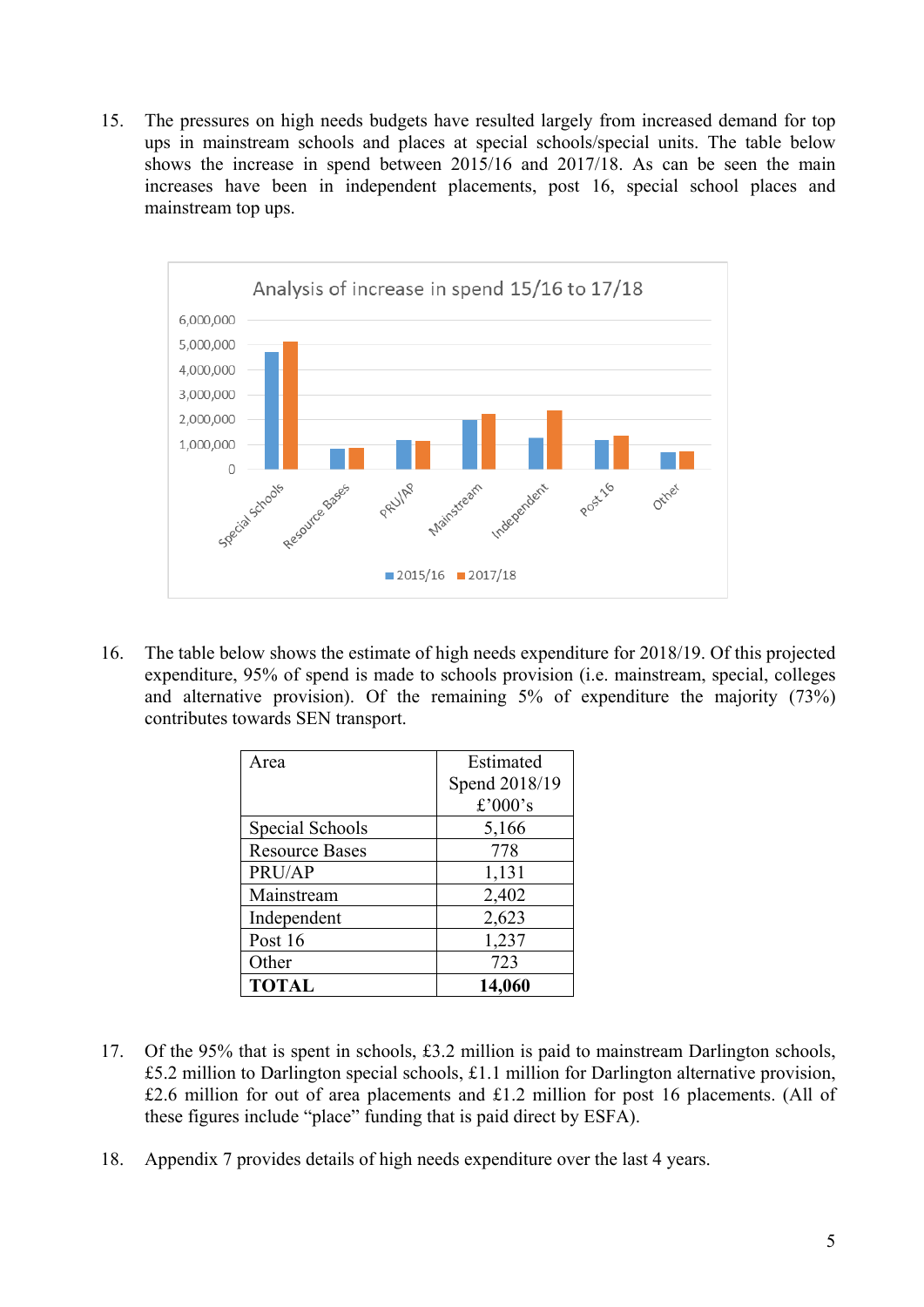### Addressing High Needs demands/costs

- 19. Over the last year the Local Authority has been undertaking a review of high needs provision across Darlington. A consultant has been appointed and work has been undertaken across a number of strands to make proposals to modernise provision and update the local SEND strategy.
- 20. Through the involvement of schools and key stakeholders significant progress has been made with changes to mainstream top up provision and as schools will be aware from September 18 the funding system has been changed, to ensure that funding now follows the child.
- 21. Work is ongoing with regard to mainstream top up funding, building on work done with schools in the spring, with further proposals to be outlined to schools in the autumn.
- 22. Work has also been undertaken with regard to the allocation of pupils into specialist provision with the creation of the Vulnerable Pupil Panel.
- 23. Although significant progress has been made with the review of high needs, there still remains large areas of work to be undertaken to review all areas of provision. As a result of this and due to the continuing increases in demand for provision the budget position continues to have significant pressures in 2018/19 and will continue to do so for a few years until all the aspects of the review are completed, with new systems embedded.
- 24. The Authority appreciates that the plan to bring the budget back in line has slipped from the original expectation, however it still remains a priority of the Authority to bring the budget back in line. It is important that any proposed changes to provision are carefully planned to ensure they are the best option for Darlington children. A costed plan of how future provision will look is due to be released prior to the next School Forum on 18<sup>th</sup> October.

Proposals to move funds in 2019/20

- 25. As noted earlier in this document the DfE appreciate the pressures on high needs budgets and therefore have again allowed local authorities to top slice 0.5% of the schools block to move to other blocks. There also remains the ability to move more than 0.5% with the agreement of the Secretary of State.
- 26. Whilst the Local Authority would wish that any increase in the schools block would be passed onto schools in full, the ongoing pressures in high needs requires a movement of funds from the schools block to the high needs block, in order to smooth any reduction in high needs services across the town and therefore to limit turbulence within existing service provision. If no funding is available to move from to the high needs block in 2019/20 the plan of future provision will need to be revisited with potentially further reductions or the bringing forward of proposals.
- 27. In the 2018/19 budget setting, schools and School Forum agreed a 0.5% move from the schools block to the high needs block to assist with pressures in this area. The Local Authority (through this document) wish to consult with schools on plans to move funding from the schools block into the high needs block again in 2019/20.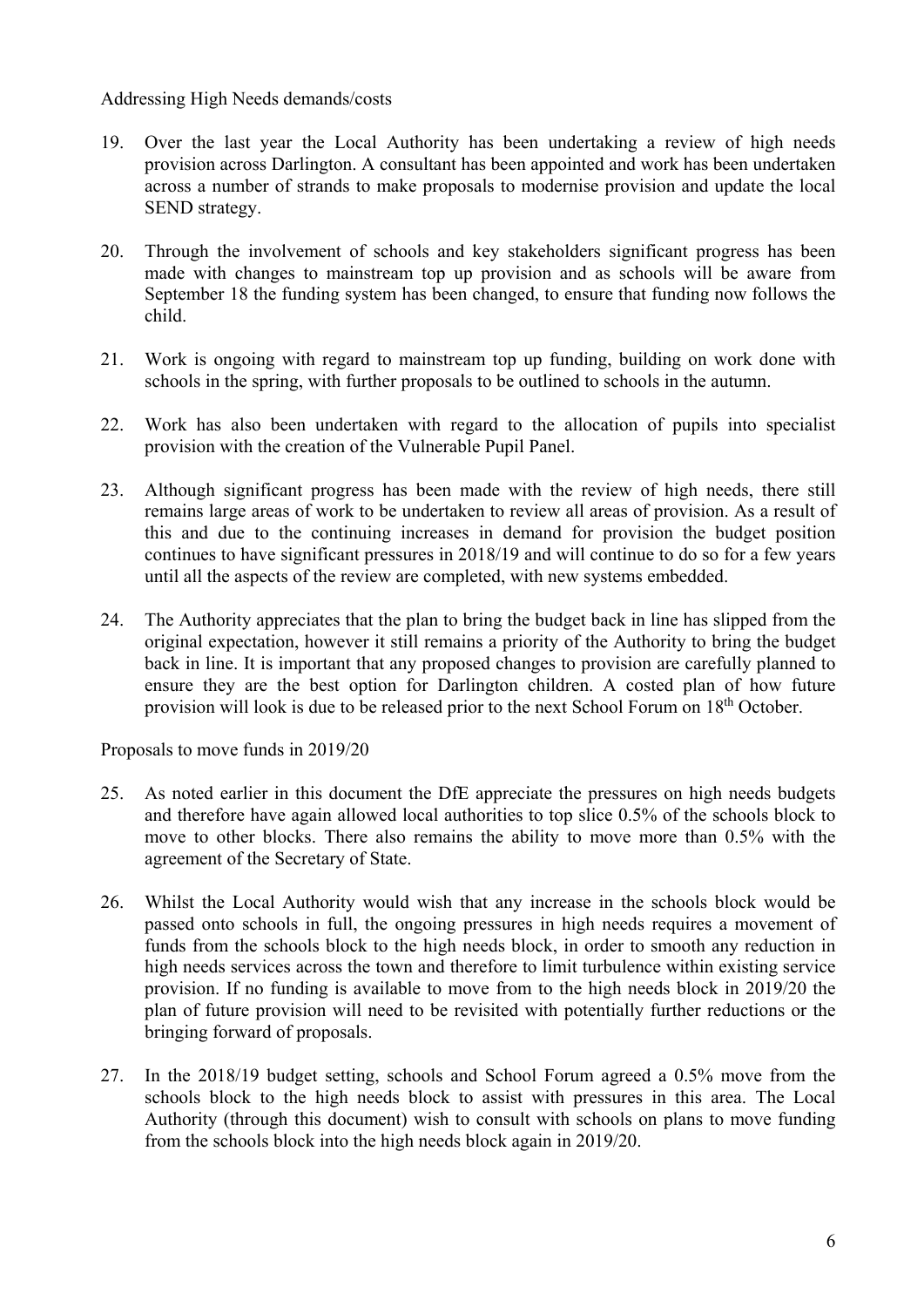- 28. The indicative schools block allocation for Darlington provided by ESFA for 2019/20 is £66,007,882. Based on the current years funding formula this gives £1,231,841 (i.e. approximately £900,000 of new money) of unallocated schools block (after taking off the current growth fund budget). A 0.5% top slice of the schools block would be approximately £332,000, however it is possible to move £1,231,841 of schools block budget without affecting schools budget shares. This would equate to a 1.87% transfer.
- 29. A number of options regarding the amount of funding to transfer from the schools block to the high needs block have been considered by the Local Authority. These are detailed in the following paragraphs.
- 30. In order for schools to see the financial effect of each option on each school, illustrative figures have been calculated. These are shown in appendices 2A to 2E. For illustration, in order to ensure a balanced budget in each option, the previously agreed methods of balancing the budget (i.e. using a cap, an MFG and distributing funding through the AWPU) have been used within these models.
- 31. No other changes have been made in the models to any other previously agreed funding formula characteristic or unit values. These models provide an illustration of the effect of the transfer of funds to the high needs block and as a result show the distribution of any additional "surplus" funding to schools. **It should be noted however that the actual method of distribution of "surplus" funding will be made based section B of this paper.**

Option 1

- 32. A movement in excess of the £1.2million additional funding available is possible with permission of the Secretary of State. This would be the most beneficial movement of funds to the high needs block as this would allow the maximum phasing of changes in high needs provision. Appendix 2A shows the effect a movement of £1.5million  $(2.3\%)$  from the schools block to the high needs block on a school by school basis.
- 33. As the transfer of funds in this option is in excess of the estimated increase in the schools block, this would require funds to be moved out of schools existing budgets. To achieve this, the MFG would need to be reduced from 0% to -0.59%. This would reduce school budgets overall by approximately £268,000 on 2018/19 levels. This proposal is not favoured by the Local Authority as it does not wish schools to have less funds per pupil in 2019/20 than in 2018/19.

Option 2

- 34. A movement of £1.232 million to the high needs block would not affect school budgets in 2019/20 in comparison to 2018/19, as this would simply transfer the additional funding over and above the current funding formula. Although this would be less beneficial to the high needs block (than option 1), a transfer of this value would still be a significant assistance with the high needs budget. Appendix 2B shows the effect a movement of  $\pounds$ 1.232 million (1.8%) from the schools block to the high needs block on a school by school basis.
- 35. This proposal is not favoured by the Local Authority as the Local Authority appreciates that schools face significant budget pressures themselves and therefore wishes schools to benefit from an increase in budget share.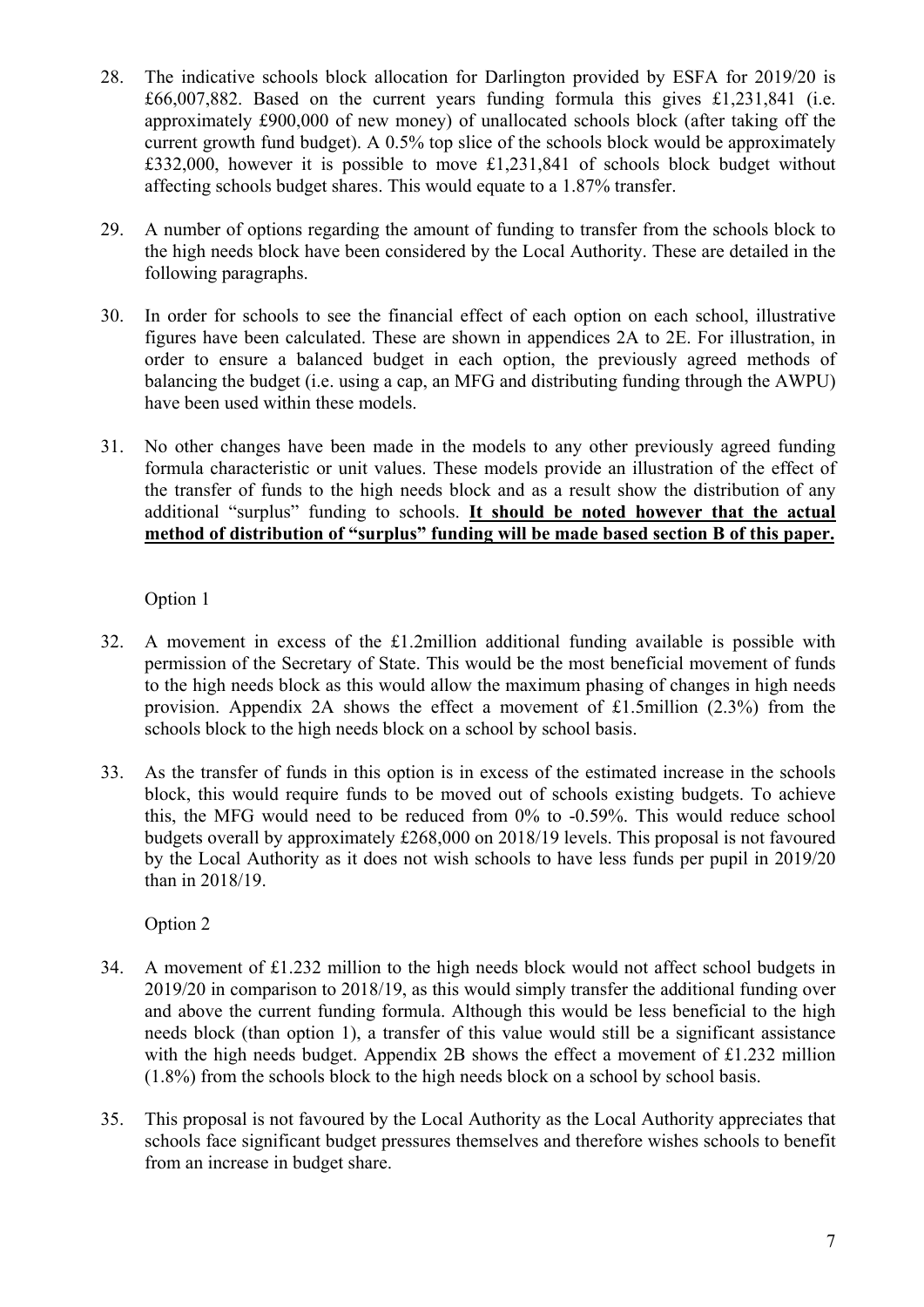# Option 3

36. Appendix 2C shows the effect of a £900,000 (1.4%) transfer from the schools block to the high needs block. As this transfer is less than the estimated increase in the schools block for 2019/20 this will leave approximately £332,000 of new funds to be distributed amongst all schools. Balancing of the 2019/20 budget has been achieved in this illustration by using the 18/19 capping value (2.95%) and an increase in AWPU of £52.50 per pupil for each phase.

Option 4

37. Appendix 2D shows the effect of a £600,000 (0.9%) transfer from the schools block to the high needs block. As this transfer is less than the estimated increase in the schools block for 2019/20 this will leave approximately £633,000 of new funds to be distributed amongst all schools. Balancing of the 2019/20 budget has been achieved by using the 2018/19 capping value (2.95%) and an increase in AWPU of £84.75 per pupil for each school phase.

Option 5

38. Appendix 2E shows the effect of a £330,000 (0.5%) transfer from the schools block to the high needs block. As this transfer is less than the estimated increase in the schools block for 2019/20 this will leave approximately £902,000 of new funds to be distributed amongst all schools. Balancing has been achieved by adjusting the capping value to 3.09% and an increase in AWPU of £108.50 per pupil for each school phase.

### Preferred Option

39. The Local Authority's preferred option is option 3, a transfer of £900,000. This transfer would enable the Local Authority to smooth in its proposals in the high needs plan during the 2019/20 academic year and hence is the favoured option by the Local Authority as it allows the changes in high needs services to be less severe during 2018/19 and 2019/20, but still allows schools to benefit from over £332,000 of additional resources.

## **Question 1 - Do you agree with the proposal to move £900,000 of the schools block into the high needs block in 2019/20 to allow the smoothing of high needs service changes?**

## Future Years

- 40. The regulations only allow for School Forum to approve a transfer of budget between the schools block and another block on a one year basis, therefore at this stage no agreements can be made for future years. Due to the large overspends in high needs in both 2017/18 and 2018/19 it is likely that there will still be a shortfall on the high needs budget in 2020/21. As a result of this it is expected that if the regulations allow, that a further request will be made to Schools Forum to transfer funding in 2020/21.
- 41. At this stage it is not possible to identify exactly how much (if any) transfer would be required in 2020/21 as there will be a number of factors to consider before any proposal is put forward. The following are the key areas that will inform any future proposal.